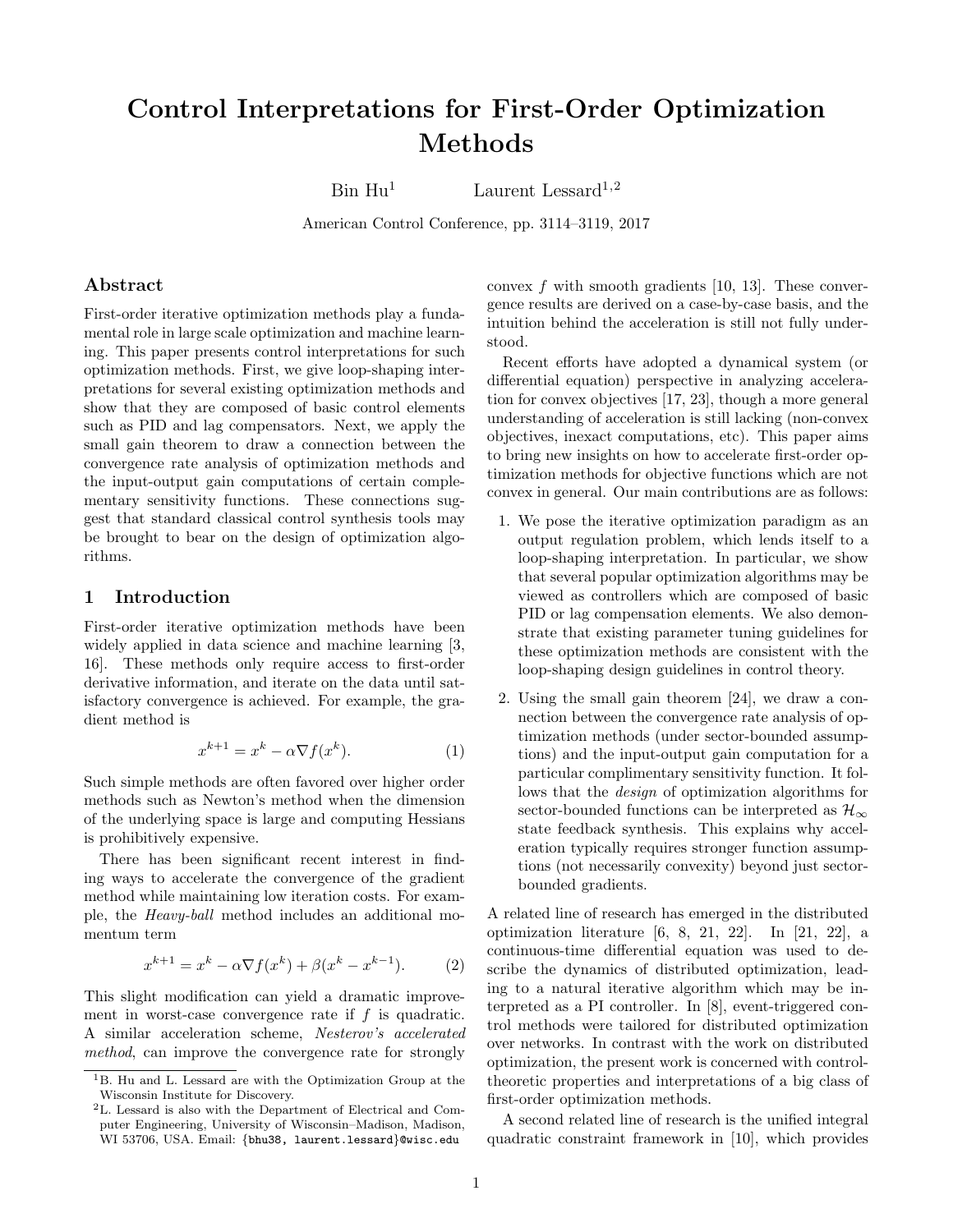a numerical tool based on semidefinite programming for use in analyzing optimization algorithms. In contrast with this work, the present work uses a small gain approach with a simple interpretation that interfaces with existing results on complementary sensitivity integrals.

The paper is organized as follows. Section [2](#page-1-0) explains notation and problem formulation, Section [3](#page-3-0) describes our loop-shaping interpretation for first-order methods, and Section [4](#page-4-0) presents our main results involving the small gain theorem and connections to complementary sensitivity.

### <span id="page-1-0"></span>2 Preliminaries

### 2.1 Spaces and operators

Let  $\ell_{2e}^p$  denote the sequences  $x := (x^0, x^1, \dots) \subseteq \mathbb{R}^p$ , and let  $\ell_2^p \subseteq \ell_{2e}^p$  be the set of square-summable sequences, so if  $x \in \ell_2^p$ , then  $\sum_{k=0}^{\infty} ||x^k||^2 < \infty$  where  $||x^k||^2 := (x^k)^\mathsf{T} x^k$ denotes the standard Euclidean norm. We will omit the superscript  $p$  when it is implied by context. The gain of a causal operator  $K : \ell_{2e} \to \ell_{2e}$  is defined as

$$
||K|| := \sup_{x \in \ell_2; x \neq 0} \frac{||Kx||}{||x||}
$$
 (3)

In addition,  $K$  is said to be bounded if it has a finite gain. Notice this gain is induced by  $\ell_2$  signals while the operator K itself is defined on  $\ell_{2e}$ . This definition makes sense since any bounded operator on  $\ell_2$  to itself has a natural causal extension to the operator from  $\ell_{2e}$  to  $\ell_{2e}$ . Clearly, every bounded operator must map zero inputs to zero outputs.

### 2.2 Various classes of objective functions in optimization

Consider the unconstrained optimization problem

$$
\min_{x \in \mathbb{R}^p} f(x) \tag{4}
$$

where it is assumed that there exists a unique  $x^* \in \mathbb{R}^p$ satisfying  $\nabla f(x^*) = 0$ . How to solve [\(4\)](#page-1-1) and find  $x^*$ heavily depends on the assumptions about  $f$ . A simple assumption is that  $f$  is quadratic. Two other common assumptions are L-smoothness and strong convexity. A continuously differentiable function  $f : \mathbb{R}^p \to \mathbb{R}$  is Lsmooth if the following inequality holds for all  $x, y \in \mathbb{R}^p$ 

$$
\|\nabla f(x) - \nabla f(y)\| \le L\|x - y\|.\tag{5}
$$

We define  $\mathcal{L}(L)$  to be the set of L-smooth functions. The continuously differentiable function  $f$  is m-strongly convex if the following inequality holds for all  $x, y \in \mathbb{R}^p$ 

$$
f(x) \ge f(y) + \nabla f(y)^{\mathsf{T}}(x - y) + \frac{m}{2} ||x - y||^2.
$$
 (6)

Note that we recover ordinary convexity in [\(6\)](#page-1-2) if  $m = 0$ . We define  $\mathcal{F}(m,L)$  to be the set of functions that are both L-smooth and m-strongly convex. The class  $\mathcal F$  covers a large family of objective functions in machine learning,

including  $\ell_2$ -regularized logistic regression [\[20\]](#page-6-11), smooth support vector machines [\[9\]](#page-6-12), etc. Clearly,  $\mathcal{F}(m,L) \subset$  $\mathcal{L}(L)$ . For all  $f \in \mathcal{F}(m, L)$ , the following inequality holds for all  $x \in \mathbb{R}^p$ 

<span id="page-1-3"></span>
$$
\begin{bmatrix} x - x^{\star} \\ \nabla f(x) \end{bmatrix}^{\mathsf{T}} \begin{bmatrix} -2mLI_p & (L+m)I_p \\ (L+m)I_p & -2I_p \end{bmatrix} \begin{bmatrix} x - x^{\star} \\ \nabla f(x) \end{bmatrix} \ge 0 \quad (7)
$$

where  $I_p$  denotes the  $p \times p$  identity matrix [\[10,](#page-6-2) Lemma 6]. On the other hand, a function satisfying the above inequality may not belong to  $\mathcal{F}(m,L)$ , and may not even be convex. The set of continuously differentiable func-tions satisfying [\(7\)](#page-1-3) is denoted as  $\mathcal{S}(m, L)$ . This class of functions has sector-bounded gradients, and includes  $\mathcal{F}(m,L)$  as a subset.

### 2.3 Review of first-order optimization methods

A classical way to solve [\(4\)](#page-1-1) is the gradient descent method, which uses the iteration [\(1\)](#page-0-0) to gradually converge to  $x^*$ . The intuition behind gradient descent method is as follows. At each step  $k$ , we find a quadratic approximation of f about  $x^k$ , which hopefully captures the local structure of  $f$ , and we solve the quadratic minimization problem

<span id="page-1-5"></span>
$$
\min_{x \in \mathbb{R}^p} \left( f(x^k) + \nabla f(x^k)^\mathsf{T} (x - x^k) + \frac{1}{2\alpha} \|x^k - x\|^2 \right). \tag{8}
$$

When  $f \in \mathcal{S}(m, L)$ , if  $\alpha$  is chosen well, then there exists a constant  $\rho \in (0,1)$  and a constant  $c \geq 1$  such that

$$
||x^k - x^*|| \le c\rho^k ||x^0 - x^*|| \tag{9}
$$

Thus the iterates  $\{x^k\}$  converge exponentially to  $x^*$ . By convention, this is known as linear convergence in the optimization literature. For example, we can choose  $\alpha =$  $\frac{2}{L+m}$  and obtain  $\rho = \frac{L-m}{L+m}$  and  $c = 1$ . Another popular choice is  $\alpha = \frac{1}{L}$ , which leads to  $\rho = 1 - \frac{m}{L}$  and  $c = 1$ . These results are formally documented in [\[10,](#page-6-2) Section 4.4]. It is emphasized that the proofs of these results only require [\(7\)](#page-1-3).

<span id="page-1-1"></span>When  $f \in \mathcal{F}(m,L)$ , one can achieve a better convergence rate  $\rho = \sqrt{1 - \sqrt{\frac{m}{L}}}$  using Nesterov's accelerated method:

<span id="page-1-4"></span>
$$
x^{k+1} = y^k - \alpha \nabla f(y^k)
$$
  

$$
y^k = (1 + \beta)x^k - \beta x^{k-1}
$$
 (10)

where  $\alpha = \frac{1}{L}$  and  $\beta =$  $\frac{\sqrt{L}-\sqrt{m}}{\sqrt{L}+\sqrt{m}}$ . When  $L/m$  is large, Nesterov's accelerated method guarantees a much faster convergence rate compared to the gradient descent method. This fact was stated in [\[13,](#page-6-3) Theorem 2.2.3].

<span id="page-1-2"></span>When  $f$  is a quadratic function, one can accelerate the gradient descent method by incorporating a momentum term into the iteration, such as the Heavy-ball method [\(2\)](#page-0-1). Although the Heavy-ball method works extremely well for quadratic objective functions, it can fail to converge for other functions in  $\mathcal{F}(m,L)$ ; see [\[10,](#page-6-2) Section 4.6].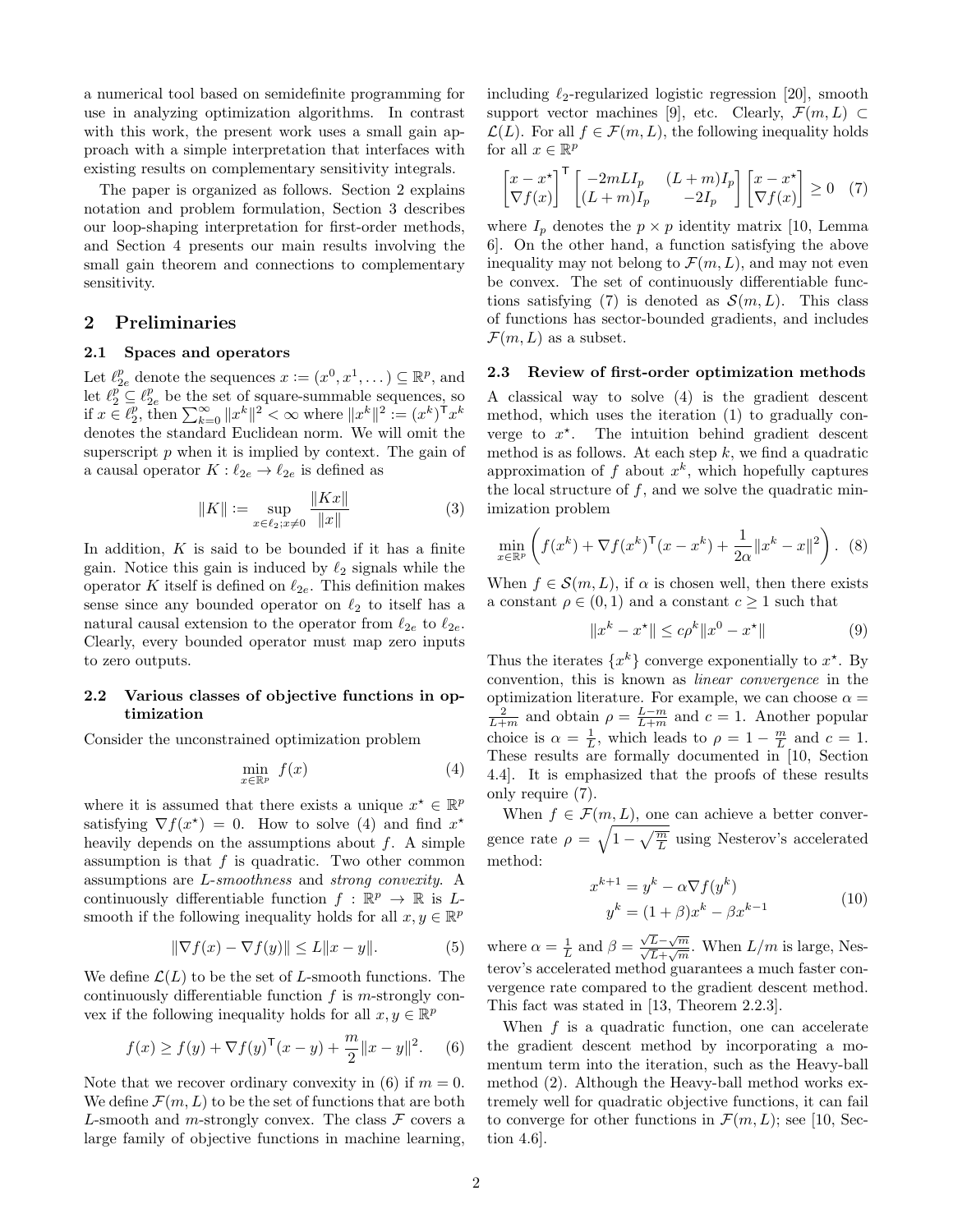The intuitions behind Nesterov's accelerated method and the Heavy-ball method are still not fully understood. Hence, there is no intuitive way to modify these methods to accelerate the convergence when optimizing more general functions, i.e.  $f \in \mathcal{S}(m,L)$  or  $f \in \mathcal{S}(m,L) \cap \mathcal{L}(L)$ . Gaining intuition for these methods can be beneficial for designing accelerated schemes for more general classes of objective functions.

Finally, it is worth mentioning that every optimization method mentioned in this section can be cast as the feedback interconnection  $F_u(P, K)$  as shown in Fig [1.](#page-2-0) Here,  $P := \nabla f$  is a static nonlinearity and K is a linear timeinvariant (LTI) system (the algorithm).



<span id="page-2-0"></span>Figure 1: Feedback representation for the optimization method  $F_u(\nabla f, K)$ .

Feedback representations for optimization methods are discussed in  $[10, \text{Section 2}].$  $[10, \text{Section 2}].$  In  $[10], P$  $[10], P$  is a static nonlinear operator that maps u to  $v = Pu$  as  $v^k = \nabla f(u^k)$ . However, this is not a bounded operator since it does not map zero inputs to zero outputs. For the convenience of our discussion, we will choose  $P$  to be the operator which maps u to  $v = Pu$  as  $v^k = \nabla f(u^k + x^*)$  where  $x^*$  is the unique point satisfying  $\nabla f(x^*) = 0$ . Then this choice of P leads to a bounded operator. One can perform a state shifting argument to the feedback representations in [\[10\]](#page-6-2) and cast all the mentioned optimization methods as

$$
\xi^{k+1} = A\xi^k + Bv^k
$$
  
\n
$$
u^k = C\xi^k
$$
  
\n
$$
v^k = \nabla f(u^k + x^*)
$$
\n(11)

where  $(A, B, C)$  are the state matrices of K. For example, to rewrite the gradient descent method [\(1\)](#page-0-0), one can set  $\xi^k = u^k = x^k - x^*$  and  $v^k = \nabla f(x^k) = \nabla f(u^k +$  $x^*$ ). Then [\(1\)](#page-0-0) can be cast as [\(11\)](#page-2-1) with  $(A, B, C)$  =  $(I_p, -\alpha I_p, I_p)$ . Notice here  $\xi^k = x^k - x^*$  and hence the convergence rate of the optimization algorithm is equivalent to the rate at which  $\xi^k$  goes to 0. The optimization method converges to the optimum  $x^*$  at a rate  $\rho$  if and only if the model [\(11\)](#page-2-1) drives  $\xi^k$  to 0 from any initial conditions at the same rate  $\rho$ . Using similar arguments, Nesterov's accelerated method and the Heavy-ball method can be written as [\(11\)](#page-2-1). In these two cases, the associated state matrices for K are the same as  $(2.5)$  and  $(2.7)$  in [\[10\]](#page-6-2), although the states have been shifted by  $x^*$ . When  $f \in \mathcal{S}(m,L)$ , the inequality [\(7\)](#page-1-3) imposes a sector bound on the input/output pair of P. Let  $v = Pu$ . Then the following inequality holds for all  $k$ 

<span id="page-2-4"></span>
$$
\begin{bmatrix} u^k \\ v^k \end{bmatrix}^\mathsf{T} \begin{bmatrix} -2mLI_p & (L+m)I_p \\ (L+m)I_p & -2I_p \end{bmatrix} \begin{bmatrix} u^k \\ v^k \end{bmatrix} \ge 0.
$$
 (12)

The above inequality is important for further analysis of optimization methods.

### 2.4 Input-output stability and small gain theorem

The key analysis tool in this paper is the small gain theorem, which is now briefly reviewed. Suppose two causal operators  $P: \ell_{2e} \to \ell_{2e}$  and  $K: \ell_{2e} \to \ell_{2e}$  both map zero input to zero output. Let  $[P, K]$  denote the feedback interconnection of  $P$  and  $K$  illustrated in Fig. [2:](#page-2-2)

<span id="page-2-3"></span>
$$
\begin{cases}\nv = Pu + e \\
u = Kv + r.\n\end{cases}
$$
\n(13)



<span id="page-2-2"></span>Figure 2: Feedback interconnection with exogenous inputs

The interconnection  $[P, K]$  is said to be well-posed if the map  $(u, v) \mapsto (r, e)$  defined by [\(13\)](#page-2-3) has a causal inverse on  $\ell_{2e}$ . It is (input-output) stable if it is wellposed and this inverse causal map from  $(r, e)$  to  $(u, v)$  is bounded. Clearly,  $u, v \in \ell_2$  for all  $r, e \in \ell_2$  if  $[P, \Delta]$  is stable. Well-posedness holds only if the solutions to [\(13\)](#page-2-3) have no finite escape time. The small gain theorem states the following [\[7,](#page-6-13) [24\]](#page-6-6).

<span id="page-2-1"></span>**Theorem 1** (small gain theorem). Suppose  $P$  and  $K$ are bounded causal operators and  $[P, K]$  is well-posed. If  $||P|| ||K|| < 1$ , then  $[P, K]$  is input-output stable.

The small gain theorem can be used to check the inputoutput stability of  $[P, K]$  when the gains of P and K are both known. Note that there are exogenous signals  $r$ , e in the setup of  $[P, K]$  and zero initial conditions on  $K$  to ensure that  $K$  maps the zero input to a zero output. In contrast,  $F_u(P, K)$  allows any initial condition for K, so the optimization method  $F_u(P, K)$  can be initialized at any initial condition  $\xi^0 \in \mathbb{R}^n$ . For any optimization method  $F_u(P, K)$  described by [\(11\)](#page-2-1), one can form an associated interconnection  $[P, K]$  by adding the signals  $(r, e)$  and fixing the initial condition of K to be zero, since the nonlinear static map  $P$  is set up in a way to map zero inputs to zero outputs. An important connection between the internal stability of  $F_u(P, K)$  and the input-output stability of  $[P, K]$  has been stated in [\[2,](#page-6-14) Proposition 5]. Consequently, one may apply the small gain theorem for the convergence rate analysis of optimization methods.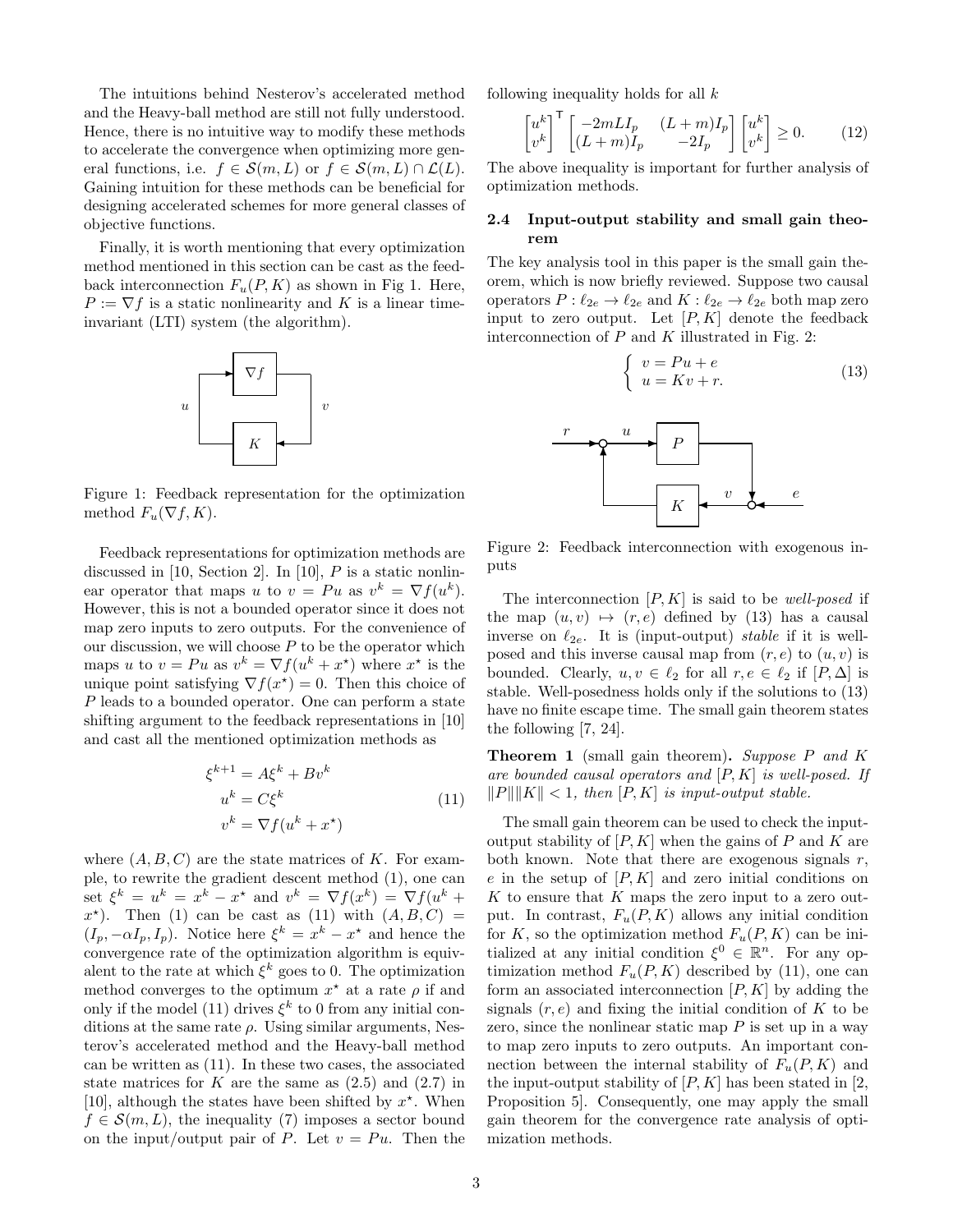# <span id="page-3-0"></span>3 Loop-shaping interpretations for optimization methods

This section presents basic control interpretations for the gradient descent method, Nesterov's accelerated method, and the Heavy-ball method with the hope of shedding light on the general principles underlying the design of first-order methods. The goal of the optimization method is to find  $x^*$  satisfying  $\nabla f(x^*) = 0$ . Hence the optimization method may be viewed as a controller that regulates the plant " $\nabla f$ " to zero. When viewing  $\nabla f$  as the plant one wants to control, the unconstrained optimization problem [\(4\)](#page-1-1) is an output regulation problem, and the LTI part  $K$  in the first-order optimization method can be viewed as a controller. The key issue for this output regulation problem is that the equilibrium point  $x^*$ is unknown.

Transfer functions for the controller K are listed in Table [1.](#page-3-1) We use the symbol ⊗ to denote the Kronecker product. These products appear because the controllers corresponding to our algorithms of interest are repetitions of a single-input-single-output (SISO) system.

Table 1: Transfer function  $K(z)$  for first-order methods

<span id="page-3-1"></span>

| Optimization Method | Controller $K$                                                                                                                              |
|---------------------|---------------------------------------------------------------------------------------------------------------------------------------------|
| Gradient Descent    | $I_p \otimes \frac{-\alpha}{z-1}$                                                                                                           |
| Heavy-Ball          |                                                                                                                                             |
| Nesterov's Method   | $I_p \otimes \frac{-\alpha z}{z^2 - (1+\beta)z + \beta}$<br>$I_p \otimes \frac{-\alpha(1+\beta)z + \alpha \beta}{z^2 - (1+\beta)z + \beta}$ |

For the gradient descent method,  $K$  is a pure integrator. Hence, the gradient descent regulates the nonlinear plant P via pure integral control. Integral action is necessary since the algorithm must converge to  $x^*$ , which amounts to having zero steady-state error when  $K$  tracks a step input.

The Heavy-ball method [\(2\)](#page-0-1) differs from gradient descent in the inclusion of an additional momentum term. This momentum term may be viewed as a lag compensator. The Heavy-ball method corresponds to the following controller:

$$
K = I_p \otimes \left(\frac{-\alpha}{z - 1}\right) \left(\frac{z}{z - \beta}\right) \tag{14}
$$

The first term provides integral action to ensure zero steady-state error as with the gradient method, while the second term is a discrete-time lag compensator. The lag compensation has the net effect of 1) boosting lowfrequency response by a factor of roughly  $\frac{1}{1-\beta}$ , which improves the tracking speed of the controller and hence the convergence of the algorithm and 2) attenuating highfrequency response by a factor of roughly  $\frac{1}{1+\beta}$ . It intuitively makes sense that the Heavy-ball method can accelerate convergence for quadratic objectives, since the plant P becomes a linear operator in this case. However, the lag compensator increases the slope of the loop gain near the crossover frequency, which may have a detrimental effect on the robustness of the closed loop. This qualitative observation is confirmed by the fact that the Heavy-ball method may fail to converge at all if the objective function is relaxed to include more general strongly convex functions [\[10\]](#page-6-2).

Unlike the Heavy-ball method, Nesterov's accelerated method performs well when applied to strongly-convex objective functions. A control interpretation is that Nesterov's accelerated method includes derivative control to decrease the slope of the loop gain near the crossover frequency, which significantly improves the robustness of the algorithm for certain classes of nonlinearities. To see the derivative controller in Nesterov's accelerated method, rewrite [\(10\)](#page-1-4) as

$$
y^{k+1} = y^k + \beta(y^k - y^{k-1}) - \alpha \nabla f(y^k)
$$

$$
- \alpha \beta (\nabla f(y^k) - \nabla f(y^{k-1})) \quad (15)
$$

The last term is a difference of the plant output  $\nabla f$ , and can be viewed as a derivative control.

Nesterov's method may also be interpreted as lag compensation together with integral action, as in the Heavyball case. The corresponding controller is

$$
K = I_p \otimes \left(\frac{-\alpha}{z - 1}\right) \left(\frac{(1 + \beta)z - \beta}{z - \beta}\right),\tag{16}
$$

which has a zero at  $z = \frac{\beta}{1+\beta}$ , and this helps increase the slope of the Bode plot near the crossover frequency. The control interpretations for different optimization methods are summarized in Table [2.](#page-3-2)

Table 2: Control interpretations for first-order methods

<span id="page-3-2"></span>

| Optimization Methods   Control Structure |                                                                                                           |
|------------------------------------------|-----------------------------------------------------------------------------------------------------------|
| Gradient Descent                         | $\begin{tabular}{ l l } Integral Control \\ Lag + Integral Control \\ Lag + PID Control \\ \end{tabular}$ |
| Heavy-Ball                               |                                                                                                           |
| Nesterov's Method                        |                                                                                                           |

We now demonstrate that the design of state-of-the-art optimization methods is actually consistent with general loop-shaping principles from control theory. The loopshaping principle states that the low-frequency loop gain should be sufficiently large to ensure good tracking performance while the high-frequency loop gain should be small enough for the purpose of noise rejection. In addition, the slope of the loop gain near the crossover frequency should be flat (typically around −20 dB/decade) to assure a proper phase margin and good robustness. A thorough discussion on loop-shaping can be found in standard references [\[4,](#page-6-15) [14,](#page-6-16) [15\]](#page-6-17).

Given a function  $f \in \mathcal{F}(m,L)$ , the standard gradient descent stepsize is  $\alpha = \frac{1}{L}$ , and the standard parameter choice for Nesterov's accelerated method is  $\alpha = \frac{1}{L}$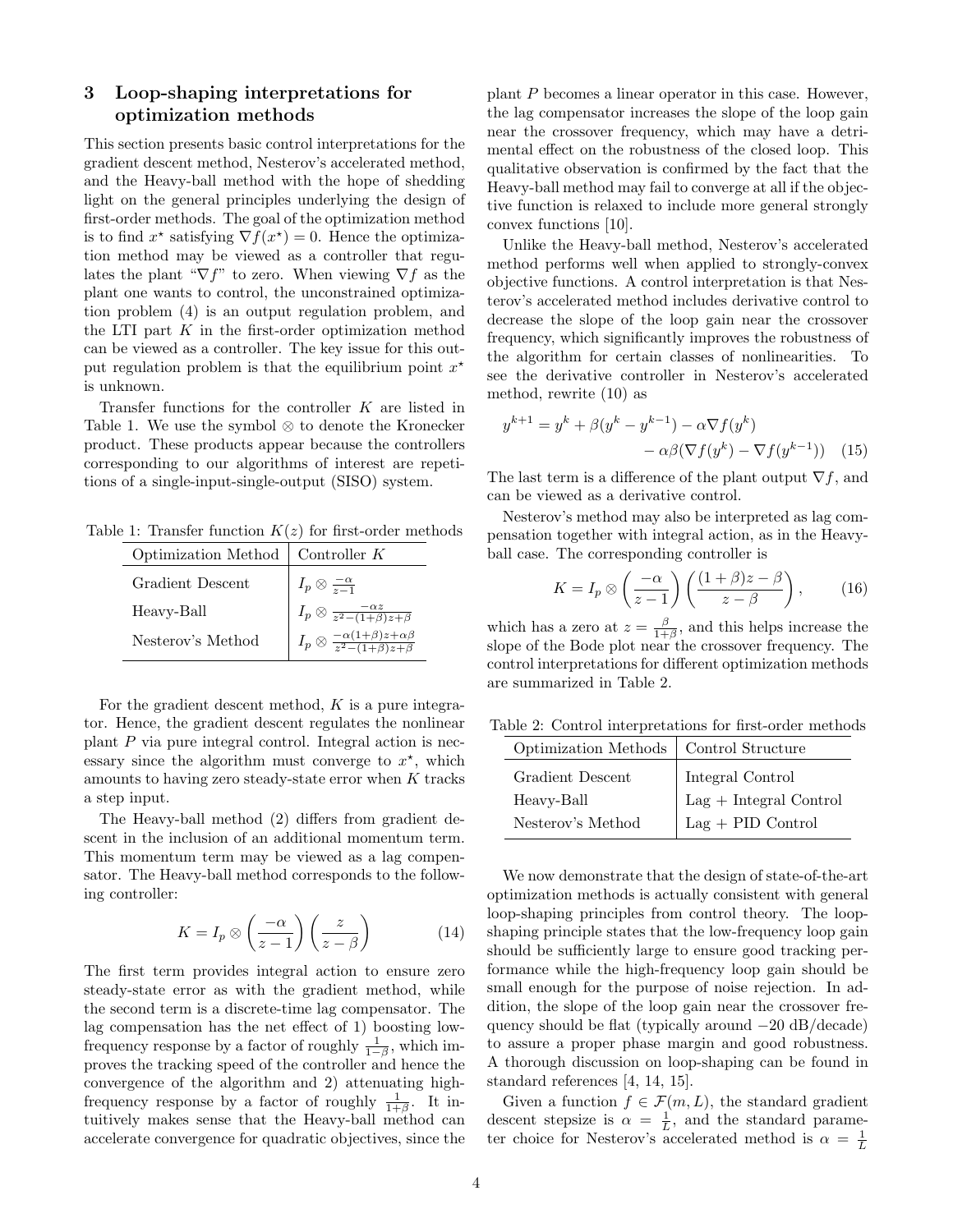and  $\beta =$  $\frac{\sqrt{L}-\sqrt{m}}{\sqrt{L}+\sqrt{m}}$ . Other parameter choices, when f is quadratic for example, are documented in [\[10,](#page-6-2) Proposition 1]. Fig. [3](#page-4-1) shows the Bode plots of the resultant controllers  $K$  (only the SISO part) for all these parameter choices under the assumption that  $m = 0.01$  and  $L=1$ .

The Bode plots are consistent with the properties of these optimization methods when a loop-shaping intuition is adopted. First, the gradient descent method with the standard stepsize  $\alpha = \frac{1}{L}$  is known to be slower than other first-order methods when  $f$  is quadratic. This is reflected in the Bode plot, which shows that the gradient method has a relatively low gain particularly in the lowfrequency region. Using the optimal tuning of  $\alpha = \frac{2}{L+m}$ improves the gain slightly.

Second, the optimal quadratic tuning for all three methods leads to controllers whose crossover frequencies are roughly at 0.5 Hz. Intuitively, such tuning places excessive weight on tracking performance and is very fragile to noise at the output of the plant P. This is consistent with the known robustness properties of these methods as well. For example, the gradient method with  $\alpha = \frac{1}{L}$ is known to be very robust to the noise in the gradient computation while the gradient method with  $\alpha = \frac{2}{m+L}$  is known to be fragile to such noise [\[10,](#page-6-2) Section 5.2]. Comparing the high frequency responses of these two cases immediately leads to the same conclusion. Finally, the slope of Bode plot at the crossover frequency supports the fact that Nesterov's method works for a larger class of functions than the Heavy-ball method.

In summary, the intuition brought by the traditional loop-shaping theory is consistent with the known properties of the existing first-order methods. This suggests that loop-shaping intuition may be used as a general high-level guideline in the design of optimization methods. The control interpretations above also indicate that classical PID tuning [\[1\]](#page-6-18) can be used for optimization algorithm design. For example, one could drop the lag compensation and simply use the PID controller:

$$
K(z) = I_p \otimes \frac{-\alpha(1+\beta)z + \alpha\beta}{z(z-1)}
$$
(17)

It remains an open question as to how to choose an appropriate  $K(z)$  subject to different assumptions on the objective function. Since acceleration schemes for the optimization of quadratic functions or functions in  $\mathcal{F}(m,L)$ already exist, we will focus on the case  $f \in \mathcal{S}(m,L)$ . We will derive one connection between such an optimization design problem and classical control synthesis theory.

## <span id="page-4-0"></span>4 Analysis and design of optimization methods using the small gain theorem

In this section, it is assumed that  $f \in \mathcal{S}(m, L)$  and  $x^*$  is the unique point satisfying  $\nabla f(x^*) = 0$ .



<span id="page-4-1"></span>Figure 3: Bode plots of  $K$  for various first-order methods with commonly-used parameter tunings.

### 4.1 New feedback representations for first-order methods

The feedback representation [\(11\)](#page-2-1) for first-order methods involves a nonlinear operator  $P$  which belongs to the sector  $(m, L)$  [\(12\)](#page-2-4). This does not coincide perfectly with a gain bound since upper and lower bounds don't match. We will therefore, use a loop-shifted  $F_u(P', K')$ that ensures the small gain condition on  $P'$  captures the full sector. Choose  $P'$  to map u to  $v = Pu$  as  $v^k = u^k - \frac{2}{m+L} \nabla f(u^k + x^*)$ . Then, substitute  $\xi^k =$  $u^k = x^k - x^*$  into the gradient descent method [\(1\)](#page-0-0) to get an alternative feedback interconnection

<span id="page-4-2"></span>
$$
\xi^{k+1} = \left(1 - \frac{(m+L)\alpha}{2}\right)\xi^k + \frac{(m+L)\alpha}{2}v^k
$$
  
\n
$$
u^k = \xi^k
$$
  
\n
$$
v^k = u^k - \frac{2}{L+m}\nabla f(u^k + x^*)
$$
\n(18)

Direct manipulation of  $(7)$  shows that  $P'$  is in a sector  $\left(-\frac{L-m}{L+m}, \frac{L-m}{L+m}\right)$ , which leads to gain bound  $||P'|| \leq \frac{L-m}{L+m}$ .

Suppose  $K = I_p \otimes \overline{K}$  where  $\overline{K}$  is a SISO LTI system. In general, a loop transformation argument can be used to show that any optimization method  $F_u(P, K)$  can also be represented as  $F_u(P', K')$  where  $K' = I_p \otimes \bar{K}'$  and  $\bar{K}' = \bar{K}/(\bar{K} - \frac{2}{m+L})$ . Consequently, the feedback interconnection [\(18\)](#page-4-2) provides another way to model first-order methods.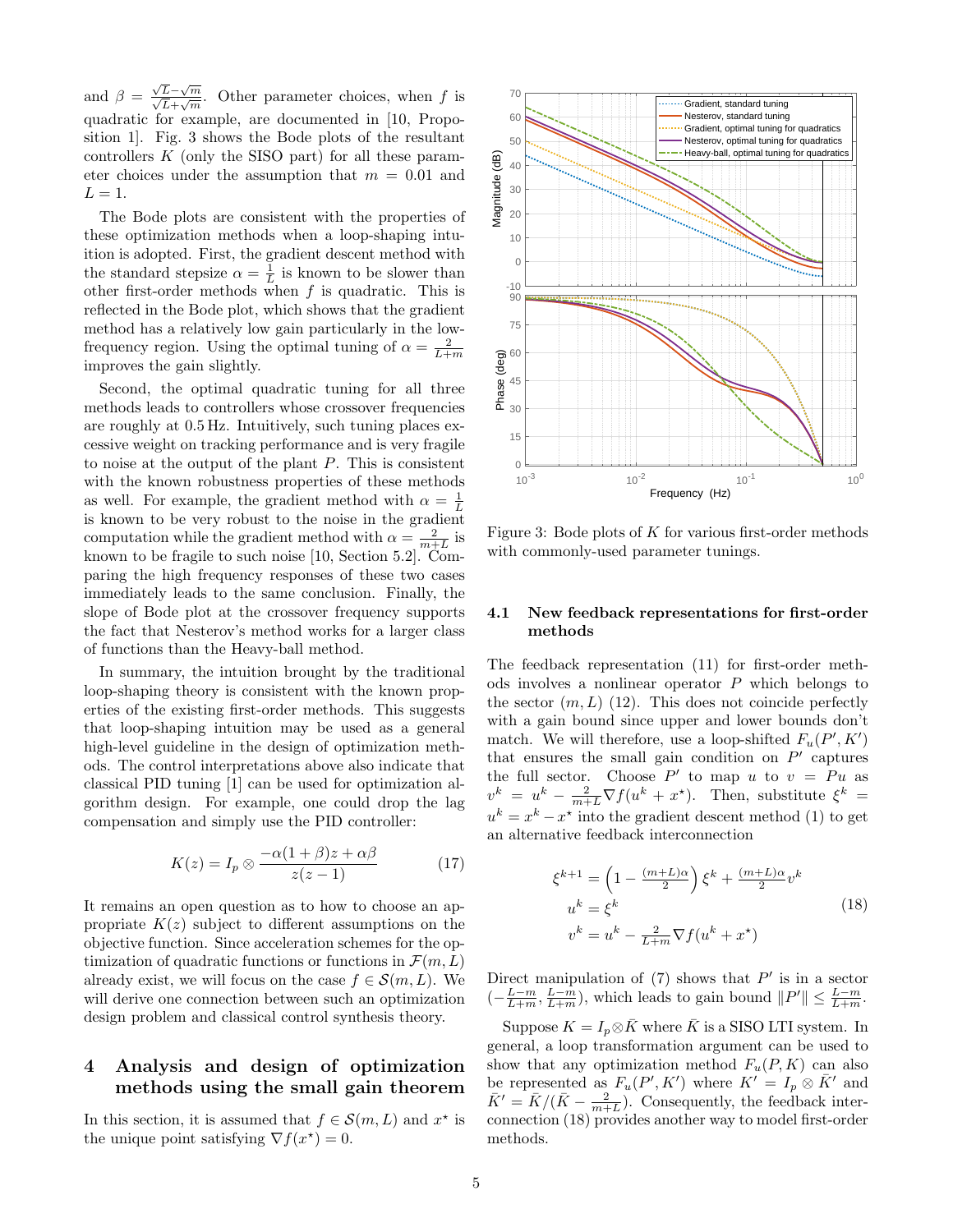### 4.2 Main theorem

Our main approach is inspired by the loop transformation used in [\[2,](#page-6-14) [5\]](#page-6-19). For any  $\rho \in (0, 1)$ , the operators  $\rho^+$  and  $\rho^$ are defined as the time-domain, time-dependent multipliers  $\rho^k$ ,  $\rho^{-k}$ , respectively. Here, superscripts indicate k-th power. Define  $K'_{\rho} := \rho^{-} \circ K' \circ \rho^{+}$ , and  $P'_{\rho} := \rho^{-} \circ P' \circ \rho^{+}$ . From [\[2,](#page-6-14) Section 3], one can conclude  $F_u(P', K')$  converges at rate  $\rho$  if  $[P'_{\rho}, K'_{\rho}]$  is input-output stable and  $K'_{\rho}(z) = K'(\rho z)$ . Similarly, define  $\bar{K}'_{\rho} := \rho^{-} \circ \bar{K}' \circ \rho^{+}$ , and one has  $\bar{K}_{\rho}'(z) = \bar{K}'(\rho z)$ . The main result of this paper is stated below.

<span id="page-5-0"></span>**Theorem 2.** Let  $\bar{K}' = \bar{K}/(\bar{K} - \frac{2}{m+L}),$  and  $K' =$  $I_p\otimes \bar K'$ . If  $\|\bar K_\rho'\|<\frac{L+m}{L-m}$ , then the optimization method  $F_u(P', K')$  has a linear convergence rate  $\rho$ .

**Proof.** Notice  $P'$  is a pointwise nonlinearity, and hence one can use the small gain condition on  $P'$  to show  $||P'_{\rho}|| \leq \frac{L-m}{L+m}$  (see Section 5.1 in [\[2\]](#page-6-14) or Section IV.C in [\[5\]](#page-6-19) for detailed arguments). In addition,  $||K'_{\rho}||$  =  $||I_p \otimes \bar{K}'_p|| = ||\bar{K}'_p|| < \frac{L+m}{L-m}$ , and  $||K'_p|| ||P'_p|| < 1$ . By the small gain theorem,  $[P_\rho^{\prime\prime}, K_\rho^{\prime}]$  is input-output stable. By [\[2,](#page-6-14) Proposition 5],  $F_u(P', K')$  converges at rate  $\rho$ .

The power of Theorem [2](#page-5-0) is that it connects the convergence rate analysis of the optimization method to an input-output gain computation on a SISO system  $\bar{K}_{\rho}$ . Note that the  $\ell_2$ -induced norm [\(3\)](#page-1-5) of a stable LTI system is equal to its  $\mathcal{H}_{\infty}$ -norm [\[25\]](#page-6-20). In addition, we have  $\bar{K}_{\rho}'(z) = \bar{K}'(\rho z)$ . Hence we only need to verify that  $\bar{K}'(\rho z)$  is stable and then compare the  $\mathcal{H}_{\infty}$ -norm of  $\bar{K}'(\rho z)$  to  $\frac{\tilde{L}+m}{\tilde{L}-m}$ .

### 4.3 Recovery of rate results for gradient descent

As a sanity check, we apply Theorem [2](#page-5-0) to recover convergence rate results for the gradient descent method applied to functions in  $\mathcal{S}(m, L)$ . Since  $\bar{K}(z) = \frac{-\alpha}{z-1}$ , we have

$$
\bar{K}'(z) = \frac{\alpha(m+L)}{2z - 2 + \alpha(m+L)}\tag{19}
$$

If  $\alpha = \frac{2}{m+L}$ , it is straightforward to obtain

$$
\bar{K}'(z) = \frac{1}{z}, \quad \bar{K}'(\rho z) = \frac{1}{\rho z}
$$
\n(20)

Clearly,  $\bar{K}'(\rho z)$  is stable for any  $\rho > 0$ . Moreover,  $\|\bar{K}'(\rho z)\| = \rho^{-1}$ . By Theorem [2,](#page-5-0) the gradient descent method converges for any  $\rho > \frac{L-m}{L+m}$ . This recovers the existing rate result for the gradient method with  $\alpha = \frac{2}{L+m}$ . Another popular choice for  $\alpha = \frac{1}{L}$ . In this case, the shifted controller is given by

$$
\bar{K}'(z) = \frac{1+\kappa}{2z-\kappa+1} \tag{21}
$$

where  $\kappa := \frac{L}{m}$  is the condition number. Hence, one has

$$
\bar{K}'(\rho z) = \frac{1+\kappa}{2\rho\kappa z - \kappa + 1} \tag{22}
$$

When  $\rho > \frac{1}{2}(1-\frac{1}{\kappa})$ ,  $\bar{K}'(\rho z)$  is stable. In addition, one can substitute  $z = 1$  into [\(22\)](#page-5-1) to obtain the peak frequency response (the  $\mathcal{H}_{\infty}$  norm) of  $\bar{K}'(\rho z)$ . To ensure this norm is smaller than  $\frac{L+m}{L-m}$ , one has the condition

<span id="page-5-2"></span>
$$
\frac{1+\kappa}{2\rho\kappa-\kappa+1} < \frac{\kappa+1}{\kappa-1}.\tag{23}
$$

Upon simplifying [\(23\)](#page-5-2) together with  $\rho > \frac{1}{2}(1 - \frac{1}{\kappa})$ , we finally obtain  $\rho > 1 - \frac{1}{\kappa}$ , which is the linear convergence rate for the gradient descent method when  $\alpha = \frac{1}{L}$ .

**Remark 1.** A small technical issue in the above analysis is that the rate result proved by the small gain theorem is a strict inequality. This is due to the fact that for LTI systems, input-output stability is slightly stronger than the global uniform stability. See [\[5,](#page-6-19) Remark 1] for a detailed explanation. This issue is negligible from a practical standpoint.

#### 4.4 Connections to complementary sensitivity

Since we have  $\bar{K}'(\rho z) = \bar{K}(\rho z)/(\bar{K}(\rho z) - \frac{2}{m+L}), \bar{K}'(\rho z)$  is the complementary sensitivity function of the closed-loop system  $F_u(\bar{K}(\rho z), -\frac{m+L}{2})$ . Accelerating optimization for  $f \in \mathcal{S}(m,L)$  requires finding the smallest  $\rho$  such that there exists  $\bar{K}(\rho z)$  that stabilizes  $\bar{K}'(\rho z)$  while ensuring that  $\|\bar{K}'(\rho z)\| < \frac{L+m}{L-m}$ . One possible method would be to perform a bisection search on  $\rho$ . For each  $\rho$ , we can try to design  $\overline{K}$  to stabilize  $\overline{K}'(\rho z)$  and minimize the  $\mathcal{H}_{\infty}$ -norm of  $\bar{K}'(\rho z)$  at the same time. This subproblem may be reformulated as an  $\mathcal{H}_{\infty}$  state feedback synthesis problem since  $\bar{K}$  always contains a pure integrator and the state of the scaled dynamics  $\frac{1}{\rho z-1}$  is accessible at every timestep. Consequently, the only design variable is the state feedback gain, which happens to be the stepsize of the gradient method. This explains why acceleration in this case is difficult even given memory of past iterates. It is worth noting that  $\bar{K}(\rho z)$  always has an unstable pole at  $z = \rho^{-1}$ . There is a large body of discrete-time complementary sensitivity integral results [\[11,](#page-6-21) [12,](#page-6-22) [18,](#page-6-23) [19\]](#page-6-24) which could potentially be used in studying the design limits of  $\overline{K}$  under the analytic constraints posed by the unstable pole at  $\rho^{-1}$ .

From the above connection, we can see that acceleration typically requires some function properties which can be decoded as constraints involving dynamics. The condition [\(7\)](#page-1-3) is a static constraint, and it is hard to design accelerated schemes with this single constraint. However, it is still possible to accelerate non-convex optimization when other function properties are available, e.g.  $f \in \mathcal{L}(L)$ .

## 5 Conclusion

<span id="page-5-1"></span>This paper discussed connections between the analysis of optimization algorithms and classical control-theoretic concepts. Specifically, the gradient method, the Heavyball method, and Nesterov's accelerated method were interpreted as combinations of PID and lag compensators.